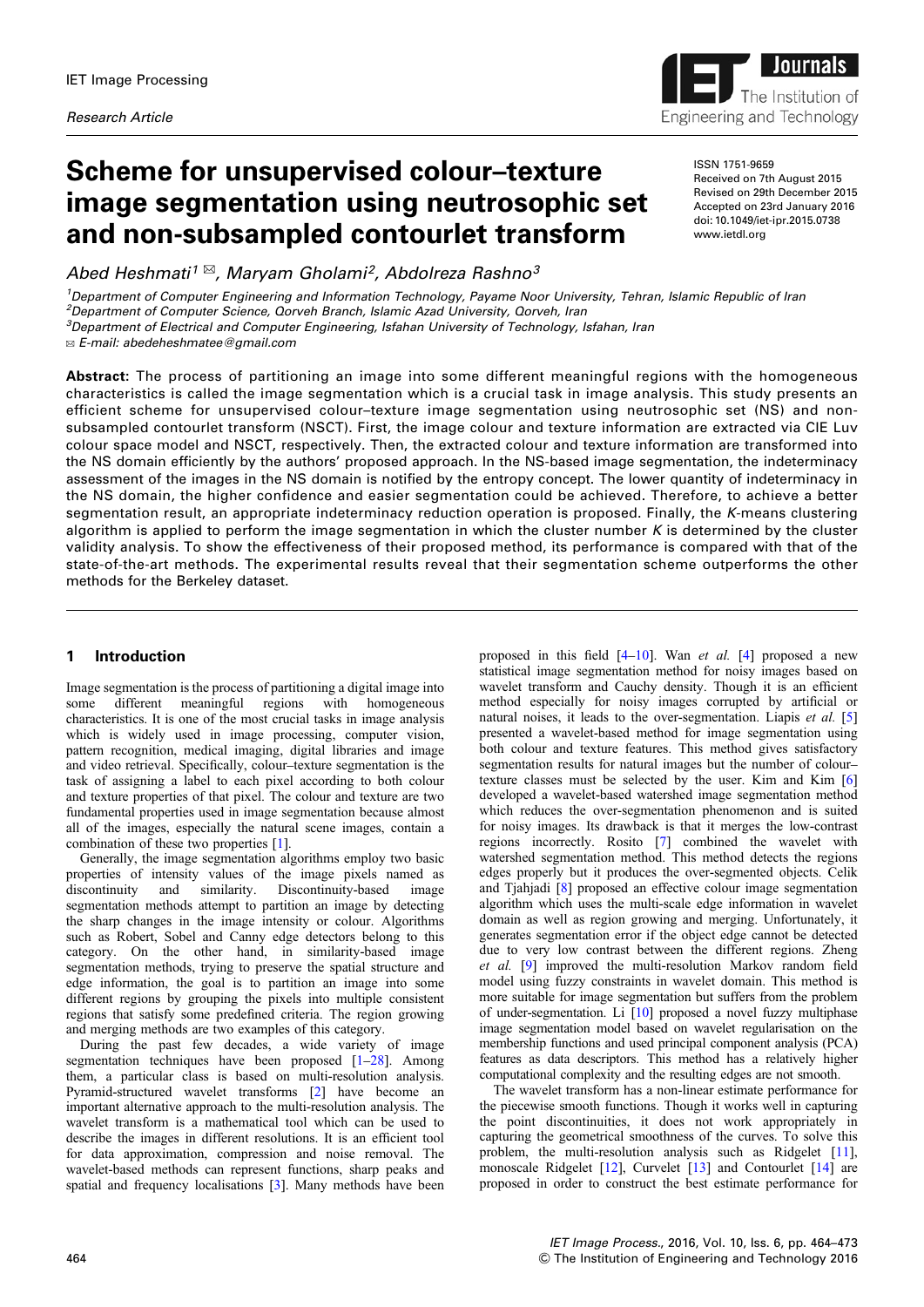the high-dimension functions. The contourlet transform, presented by Do and Vetterli [14]ta two-dimensional (2D) transform developed for the digital images which is constructed by Laplacian pyramidal and directional filter banks (DFBs). Ning et al. presented a novel texture–colour image segmentation method based on colour quantisation and multi-resolution texture characterisation [15]. They used two techniques for region extraction including the wavelet transform for texture and the contourlet transform for boundaries. The main drawback of this method is that it has a high computational complexity.

The contourlet transform is not shift-invariant because of the down-samplers and up-samplers presented in both the Laplacian pyramid and DFBs. To remedy this defect, Da Cunha et al. [16] proposed a non-subsampled pyramid structure and non-subsampled DFB (NSDFB) called non-subsampled contourlet transform (NSCT). Xin et al. [17] proposed an unsupervised image segmentation method based on the shift invariance and multidirectional expansion properties of NSCT. This method had a better performance at the edges but a lower missed classed probability. Wang and Zhao [18] devised a new method based on NSCT and bacterial foraging-particle swarm optimisation (PSO) algorithm for image segmentation. A novel approach based on combination of NSCT and marker-controlled watershed was also proposed by Zhang et al. [19]. Finally, Li et al. [20] proposed an efficient multifocus image fusion scheme in NSCT domain based on the property of optical imaging and the theory of defocused image.

The concept of neutrosophic sets (NSs), discussed by Florentine Smarandache, generalises the concepts of classical set, interval valued fuzzy set, intuitionistic fuzzy set and fuzzy conventional set [21]. The NS is basically a new branch of philosophy which studies the origin and attribute of neutralities in the nature. This mathematical tool is used to solve the problems of vagueness, ambiguity uncertainty, imprecise, indeterminate and inconsistent information which exist in our real world. The quantification of indeterminacy is explicit which is depicted using a membership value. The NS is represented by three membership functions known as truth-membership  $(T)$ , falsity-membership  $(F)$  and indeterminacy-membership  $(I)$ . The functions T, F and I are real standard or non-standard subsets of ]<sup>-</sup>0,1<sup>+</sup>[.

During the past few years, the NS has become an interesting field of study which is used in a variety of different fields such as the growth and decline analysis of the new economies, the financial dataset detection, the relational database systems and the semantic web services [21]. The NS prepares a suitable tool for illustrating the images with uncertain information. Cheng and Guo [22] defined some concepts and operations for image thresholding based on NS which selected the thresholds automatically and effectively. Guo et al. [23] employed the NS to process the noisy

images and proposed a new neutrosophic approach for image denoising. This method processed not only the noisy images with different levels of noise but also the images with various noise types having no information about the type of the noise. Guo and Cheng [24] also used the NS for image segmentation. Though their method could segment the grey-level images corrupted by different noise levels, its ability to segment the colour–texture images was limited and its parameters were required to be defined manually. Using the watershed method, Zhang et al. [25] presented another NS-based segmentation approach. Using their definitions, an image was mapped into the neutrosophic domain. An image segmentation method based on watershed algorithm was then employed in the corresponding domain. In comparison with the traditional edge-based, pixel-based and region-based methods, this algorithm was more robust against the noise. Karabatak et al. [26] extended the NS-based image segmentation to colour–texture images and applied  $\alpha$ -median operator to overcome the blurring effect of the mean operator. The drawbacks of this method are resulting edges are not smooth and producing over-segmentation. Sengur and Guo [27] applied the NS theory into the wavelet transformation theory and proposed a fully automatic approach. Comparing with the new existing methods, their method was able to segment the colour–texture images into more intact details but it did not preserve the smoothness of image edges. Guo and Sengur [28] proposed another new image segmentation algorithm based on neutrosophic similarity clustering which worked only for the grey-level images.

In this paper, we propose a new scheme for unsupervised colour– texture image segmentation using NS and NSCT. First, the colour and texture information of the image are extracted and transformed into the NS domain. The entropy in NS domain is defined and used to assess the indeterminacy of the image in that domain. Then, an entropy-based indeterminacy reduction operation is employed in the NS domain. After that, we apply the K-means clustering to finalise the image segmentation. The segmentation results are compared with that of the four other methods including: the unsupervised multi-scale segmentation [29], mean-shift filtering in higher-dimensional space [30], NS and wavelet transformation [27] and modified neutrosophic approach to colour image segmentation [26]. The experimental results reveal that the proposed method outperforms the other methods using different segmentation performance metrics.

The main contributions of this paper are as follows:

(i) Extending the original NS image segmentation proposed in [24] which has some limitations such as: (a) it can only segment the grey-level images. (b) Its ability to segment the colour–texture images is limited and its parameters need to be tuned manually.





a Two-step decomposition structure of NSCT

b Frequency-domain partitioning obtained by the framework proposed in [16]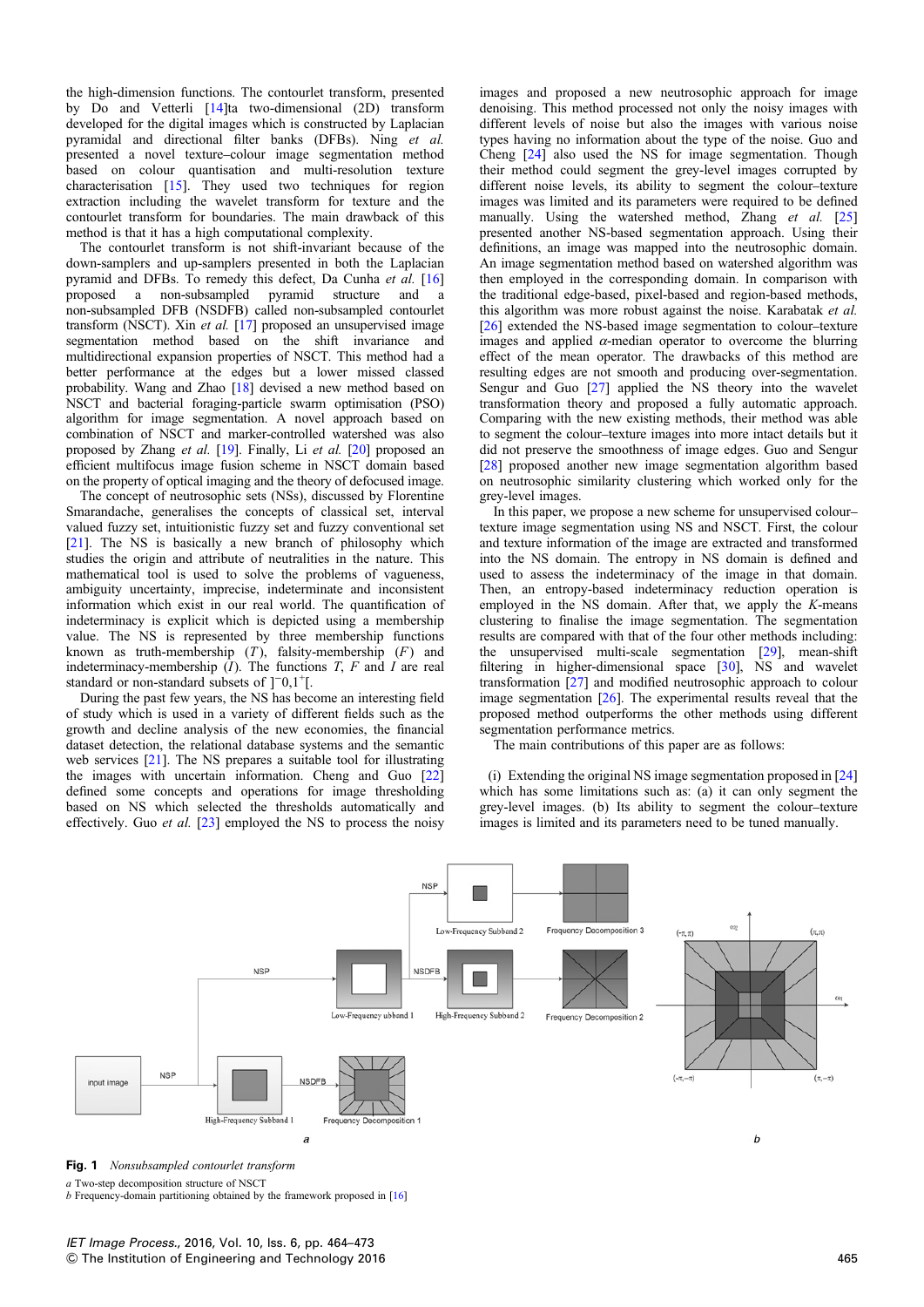

Fig. 2 Nonsubsampled pyramid filter bank a Three-stage non-subsampled pyramid decomposition b Corresponding frequency plane

(ii) Improving the image transformation procedure from pixel domain into NS domain using the histogram and entropy concepts. (iii) Proposing a new indeterminacy reduction operation for enhancing the differences between the intensities and producing more homogenous regions according to the characteristic of the image.

The rest of this paper is organised as follows. In Section 2, the NSCT and NS as well as some preliminaries are presented. Section 3 discusses the methodology of the proposed method, and finally Section 4 gives the experimental results and discussion.

### 2 Preliminaries

In this section, some preliminaries on NSCT and NS are presented.

#### 2.1 Non-subsampled contourlet transform

The NSCT scheme is shown in Fig. 1. As seen in this figure, it consists of two shift-invariant parts: the non-subsampled pyramid filter bank (NSPFB) decomposition and NSDFB. The NSPFB enables the non-subsampled multi-scale decomposition and guarantees the multi-scale performance using a two-channel non-subsampled filter bank (NSFB), a low-frequency sub-band and a high-frequency sub-band, which can be manufactured at each NSPFB decomposition level [16, 20]. To achieve the multi-scale decomposition, the filters at the next stage are obtained by up-sampling the filters at the previous stage using the following



Fig. 3 Nonsubsampled directional filter bank a Four-channels NSDFB built with two-channel fan filter bank b Corresponding frequency plane

sampling matrix

$$
D = 2I = \begin{bmatrix} 2 & 0 \\ 0 & 2 \end{bmatrix}.
$$

which gives the multi-scale property without requiring any additional filter design. Fig. 2 gives the NSPFB decomposition with  $J = 3$  levels. At the *j*th decomposition, the ideal frequency support of the low-pass filter is  $[-(\pi/2^i), (\pi/2^i)]^2$ . Accordingly, the ideal support of the equivalent high-pass filter is the complement of the low-pass filter, which is  $[-(\pi/2^{j-1}),$  $(\pi/2^{j-1})^2$  |  $[-(\pi/2^j), (\pi/2^j)]^2$ . The corresponding filters of the J-level cascading NSPFB are given by

$$
H_n^{\text{eq}} = \begin{cases} H_1(z^{2^{n-1}I}) \prod_{j=0}^{n-2} H_0(z^{2^jI}), & 1 \le n \le j \\ \prod_{j=0}^{n-2} H_0(z^{2^jI}), & n = j+1 \end{cases} (1)
$$

where  $H_0(z)$  and  $H_1(z)$  denote the corresponding low-pass and high-pass filters, respectively, at the first stage.

The NSDFB enables the non-subsampled directional decomposition and gives the directionality. The NSDFB consists of a two-channel NSFB which are manufactured by wiping the down-samplers and up-samplers and compounding the directional fan filter banks in the non-subsampled directional filter  $[16]$ . Fig. 3 illustrates a four-channel NSDFB constructed by two-channel fan filter banks. At the second level, the up-sampled fan filters  $U_j(z^Q)$  $(j=0, 1)$  have checker-board frequency support and the sampling matrix  $Q$  is the quincunx matrix, i.e.

$$
\mathbf{Q} = \begin{bmatrix} 1 & -1 \\ 1 & 1 \end{bmatrix}.
$$

When the filters  $U_j(z^{\mathcal{Q}})$  are combined with the fan filters  $U_j(Z)$  (j= 0, 1) at the first level, the four-channel directional decomposition is obtained. The equivalent filter in each channel  $U_k(Z)$  ( $k=0, 1, 2, 3$ ) is obtained as

$$
U_k(Z) = U_i(Z)U_j(z^{\mathcal{Q}})
$$
\n<sup>(2)</sup>

Higher-level directional decompositions can be produced using the similar strategy but the sampling matrices would become more complex. Hence, all of the filter banks in the NSDFB tree structure are obtained from a single NSFB with fan filters.

IET Image Process., 2016, Vol. 10, Iss. 6, pp. 464–473 466 & The Institution of Engineering and Technology 2016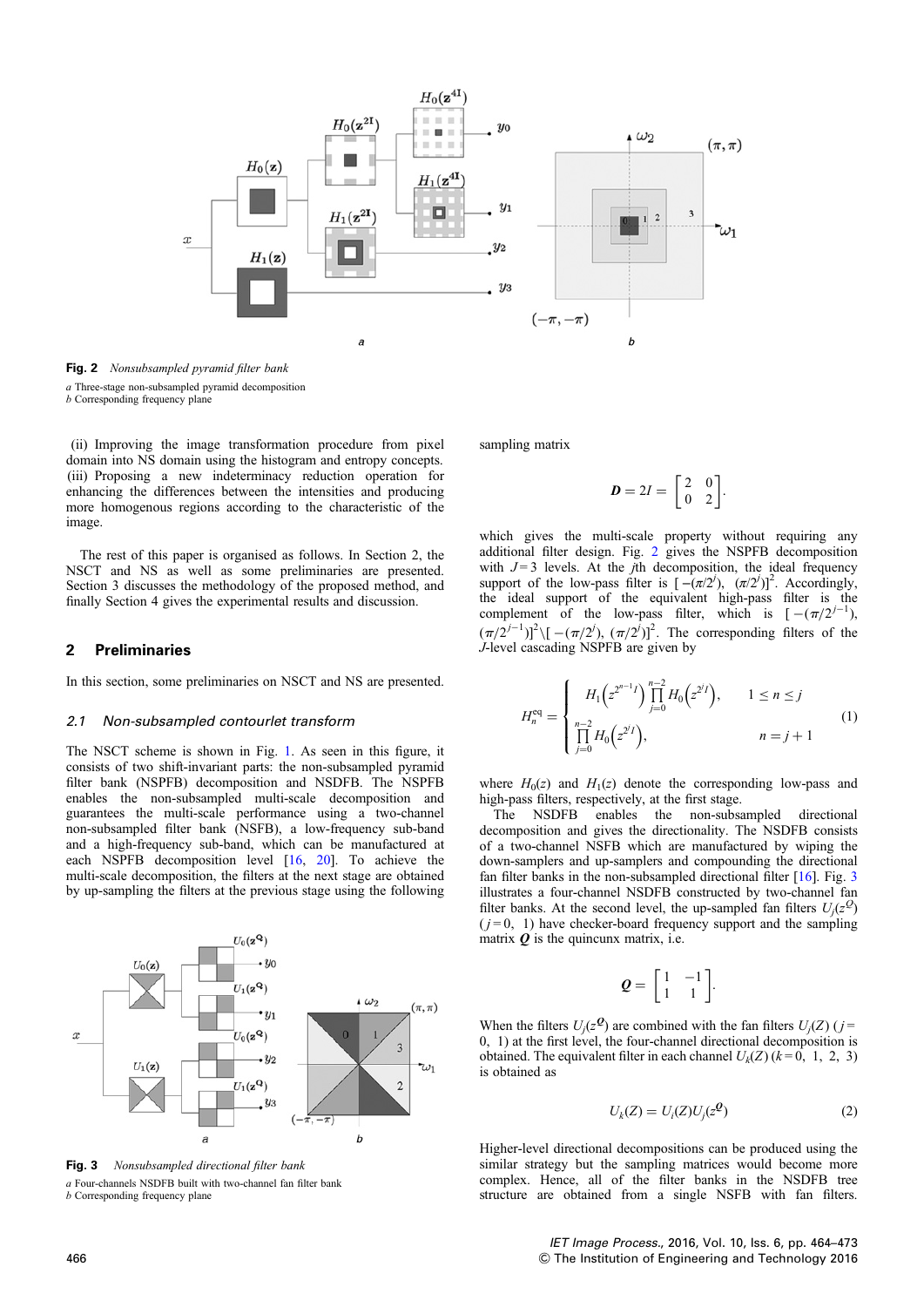Moreover, each filter in the NSDFB tree has the same computational complexity as NSFB.

After a J-level NSCT decomposition, a low-pass sub-band image and  $\sum_{j=1}^{J} 2^{l_j}$  (in which  $l_j$  is the direction of decomposition level at the jth scale) band-pass directional sub-band images are obtained whose sizes are the same as the original image.

#### 2.2. Neutrosophic set

In  $[21]$ , the NS and its properties are discussed. Let X be a universal set in the NS domain. Each element in  $X$  can be expressed in terms of a set  $A$  with three subsets named  $T$ ,  $I$  and  $\overline{F}$  as neutrosophic components to represent  $\{A\}$ ,  $\{Neut-A\}$  and  $\{Anti-A\}$ . Let T, I and  $F$  be the real standard or non-standard subsets of  $[0, 1]$  with  $Sup\_T = t\_sup$ ,  $inf\_T = t\_inf$ ,  $Sup\_I = i\_sup$ ,  $inf\_I = i\_inf$ ,  $Sup\_F =$ f\_sup,  $inf_F = f_inf$ ,  $n-sup = t_sup + i_sup + f_sup$ ,  $n-inf = t_inf +$  $i\_inf + f\_inf$ . Hence, a sentence can be expressed by  $A = (t, i, f)$ which means that the sentence is true with probability of  $\%$ t, uncertain with probability of %i and false with probability of %f.

#### 2.3. Neutrosophic image

To apply the concept of NS to image processing problems, an image should be transferred into the neutrosophic domain. Image  $P$  of size  $M \times N$  with L grey levels can be defined as three arrays of neutrosophic images described by three membership sets  $T$  (true subset),  $I$  (indeterminate subset) and  $F$  (false subset). Therefore, the pixel  $P(i, j)$  in the image domain transferred into the neutrosophic domain can be represented by  $P_{NS}(i, j) = \{T(i, j), I(i, j)\}$ j),  $F(i, j)$  or  $P_{\text{NS}}(t, i, f)$ . It means that the pixel is %t true, %i indeterminate and % $f$  false. Here, t varies in  $T$  (white pixel set), i varies in  $I$  (noise pixel set) and  $f$  varies in  $F$  (black pixel set) which are defined as follows [24]

$$
T(i, j) = \frac{\overline{g(i, j)}}{\overline{g_{\max}}} - \frac{\overline{g_{\min}}}{\overline{g_{\min}}} \tag{3}
$$

$$
F(i, j) = 1 - T(i, j)
$$
 (4)

$$
I(i, j) = \frac{\delta(i, j)}{\delta_{\max} - \delta_{\min}}
$$
 (5)

$$
\overline{g(i,j)} = \frac{1}{w^2} \sum_{m=-w/2}^{m=w/2} \sum_{n=-w/2}^{w=w/2} g(i+m, j+n) \qquad (6)
$$

$$
\delta(i, j) = \left| g(i, j) - \overline{g(i, j)} \right| \tag{7}
$$

In these equations, g represents the grey-scale image,  $g(i, j)$  is the intensity value of the pixel  $P(i, j)$ ,  $\overline{g(i, j)}$  is the local mean value of the  $g(i, j)$ , w is the size of the sliding window and  $\overline{g_{\text{max}}}$  and  $\overline{g_{\min}}$  are the maximum and minimum of the local mean values in the image, respectively.  $\delta(i, j)$  is the absolute value of the difference between the intensity  $g(i, j)$  and the local mean value  $\overline{g(i, j)}$  of the pixel  $P(i, j)$  assuming that it is processed by a kernel with the expanse of w.  $\delta_{\text{max}}$  and  $\delta_{\text{min}}$  are also the maximum and minimum values of  $\delta(i, j)$  in the whole image, respectively.

The entropy is used to evaluate the distribution of pixels in the grey-level images. The uniform intensity distributions correspond to the high-entropy values, whereas the non-uniform intensity distributions correspond to the low-entropy values. For the neutrosophic images, the entropy is defined as the summation of the entropies of three subsets  $T$ ,  $F$  and  $I$ 

$$
EnNS = EnT + EnF + EnI
$$
 (8)

En
$$
EnT = -\sum_{i=1}^{h} \sum_{j=1}^{w} T(i, j) \log_2 T(i, j)
$$
 (9)

$$
EnF = -\sum_{i=1}^{h} \sum_{j=1}^{w} F(i, j) \log_2 F(i, j)
$$
 (10)

$$
EnI = -\sum_{i=1}^{h} \sum_{j=1}^{w} I(i, j) \log_2 I(i, j)
$$
 (11)

In these equations,  $En<sub>NS</sub>$  is the entropy of the image in the neutrosophic domain. EnT, EnF and EnI are also the entropies of subsets  $T$ ,  $F$  and  $I$ , respectively.  $h$  and  $w$  represent the height and width of the image, respectively.

#### 3 Proposed method

#### 3.1 Transforming the image into NS

In this paper, we improve the transformation part proposed in [24] as follows

$$
T(i, j) = \frac{\overline{g(i, j)}}{\overline{g_{\text{max}}}} - \frac{\overline{g_{\text{min}}}}{\overline{g_{\text{min}}}}
$$
(12)

$$
I(i, j) = -\sum_{m=- (w/2)}^{m=w/2} \sum_{n=-(w/2)}^{n=w/2} \text{(His } g(i+m, j+n) \times \log_2 \text{His } g(i+m, j+n)) \tag{13}
$$

$$
F(i, j) = 1 - T(i, j) - I(i, j)
$$
\n(14)

$$
\overline{g(i,j)} = \frac{1}{w^2} \sum_{m=-\,(w/2)}^{m=w/2} \sum_{n=-(w/2)}^{n=w/2} g(i+m, j+n) \qquad (15)
$$

where g is the grey-scale image,  $g(i, j)$  is the intensity value of the pixel  $P(i, j)$ ,  $\overline{g(i, j)}$  is the local mean value of the  $g(i, j)$ , w is the size of the sliding window,  $\overline{g_{\text{max}}}$  and  $\overline{g_{\text{min}}}$  are the maximum and minimum values of the local mean values in the image, respectively, and His  $(m, n)$  is the histogram of the image for pixel  $(m, n)$ .

To measure the indeterminacy of pixels in  $P_{\text{NS}}(i, j)$ , the value of I  $(i, j)$  is employed. For this purpose, the histogram and entropy concepts are used. Specifically, we obtain the image histogram and then calculate the entropy from that.

At the first step, the images are transformed from red-green-blue (RGB) to grey-level space for texture feature extraction. Then, the grey-scale images are decomposed using the NSCT. As mentioned in Section 2.1, the NSCT decomposition is based on NSP and NSDFB. The effect of the various NSP and NSDFB on the performance of the segmentation methods is also analysed in this paper. For this analysis, we consider the different kinds of NSP: namely, 'maxflat' (derived from 1D filters using a maximally flat mapping function with four vanishing moments), '9–7' (derived from 9 to 7 1D prototypes), 'pyr' (derived from 1D filters using a maximally flat mapping function with two vanishing moments), 'pyrexc' (same as pyr but exchanging the two high-pass filters) and different kinds of NSDFB: namely, 'dmaxflat' (diamond maxflat filters obtained from a three-stage ladder), 'pkva' (ladder filters by Phong et al.), 'cd' (derived from 9 to 7 biorthogonal filters using McClellan transformed by Cohen and Daubechies) and 'vk' (McClellan transformed of the filter from the VK book). On the basis of our experiments, the best results are achieved in '9–7' and 'pkva' for NSP and NSDFB, respectively. Here, a three-level NSCT decomposition is done where one sub-band at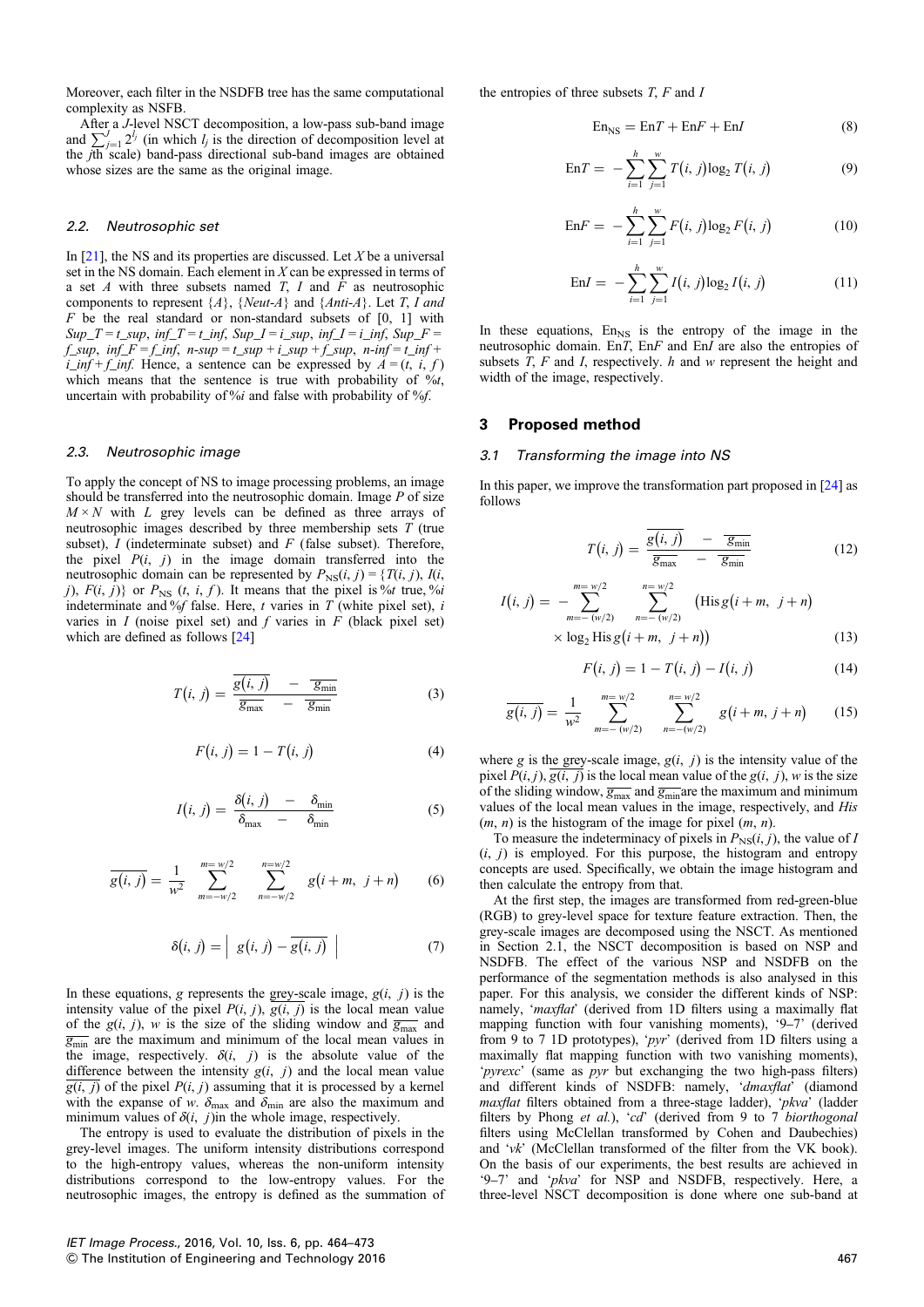the first level, two sub-bands at the second level, eight sub-bands at the third level and one low-pass sub-band with low-frequency components are considered. Among the obtained sub-bands, the first two ones at the third level are called SBL31 and SBL32. Most of the texture information is included at these sub-bands. Since their coefficients are entirely sparse,applying some types of window operations to these sub-bands are needed in order to obtain a more uniform texture characterisation. The means of SBL31 and SBL32 sub-bands in a local window are calculated as follows

$$
MSBL31 = \frac{1}{w^2} \sum_{m=-\left(w/2\right)}^{\frac{m=w/2}{}} \sum_{n=-\left(w/2\right)}^{\frac{n=w/2}{}} SSL31(i+m, j+n) \quad (16)
$$

$$
MSBL32 = \frac{1}{w^2} \sum_{m=-\frac{W}{2}}^{\frac{W}{2}} \sum_{n=-\frac{W}{2}}^{\frac{W}{2}} SSL32(i+m, j+n) \quad (17)
$$

where  $w$  is the size of the sliding window (which is experimentally set to 5). MSBL31 and MSBL32 are then transformed into the NS domain using  $(12)–(15)$ .

At the second step, the RGB colour input image is converted into the CIE Luv colour space for extracting the colour information.  $L, u$ and  $\nu$  channels are then transformed into the NS domain using (12)– (15), independently.

## 3.2 Indeterminacy reduction

Among the three subsets obtained at the previous section, T subset is needed to perform the extra processing. To enhance the differences between the intensities and produce more homogenous regions, an indeterminacy reduction operation is required to be performed on the  $T$  subset. This operation reduces the image indeterminacy using the entropy concept. To this end, we propose to use the following equations

$$
\bar{P}_{\rm NS}(\eta) = \{ \bar{T}(\eta), \bar{F}(\eta), \bar{I}(\eta) \} \tag{18}
$$

$$
\bar{T}(\eta) = \begin{cases} T(i, j) & I(i, j) < \eta \\ T'_{\eta}(i, j) & I(i, j) \ge \eta \end{cases}
$$
\n(19)

$$
T'_{\eta}(i, j) = \begin{cases} 2T^2(i, j) & T(i, j) \leq \eta \\ \frac{1}{1 - \eta} \Big[ 1 - 2(1 - T(i, j))^2 \Big] & T(i, j) > \eta \end{cases}
$$
 (20)

$$
\bar{F}(\eta) = \begin{cases} F(i,j) & I(i,j) < \eta \\ F'_{\eta}(i,j) & I(i,j) \ge \eta \end{cases}
$$
 (21)

$$
F'_{\eta}(i, j) = \begin{cases} 2F^2(i, j) & F(i, j) \leq \eta \\ \frac{1}{1 - \eta} \Big[ 1 - 2(1 - F(i, j))^2 \Big] & F(i, j) > \eta \end{cases}
$$
(22)

$$
\bar{I}(\eta) = -\sum_{m=-(w/2)}^{m=w/2} \sum_{n=-(w/2)}^{n=w/2} (\text{His}\bar{T}(i+m, j+n))
$$
\n
$$
\times \log_2 \text{His}\bar{T}(i+m, j+n))
$$
\n(23)

where  $\bar{P}_{NS}(\eta)$  is the neutrosophic image after indeterminacy reduction.  $\eta$  is also a parameter determined by entropy of the image which is defined as follows

$$
\eta = c \left( 1 + \frac{SEnI}{\log(1/hw)} \right) \tag{24}
$$

In  $(24)$ , h and w are the height and width of the image, respectively, and  $c = 0.99$  which is determined experimentally. Finally, *SEnI* is calculated as follows

$$
SEnI = \sum_{sb=1}^{\text{number of indeterminacy sub-bunds}} EnI_{sb} \tag{25}
$$

The indeterminacy reduction operation is applied repeatedly until the overall entropy reduction rate of this set reaches a threshold. This operation increases the true subset contrast which causes this set to be more district and therefore more suitable for segmentation.

#### 3.3 Apply K-means clustering on NS

At the final stage of our method, the true subsets of  $L$ ,  $u$ ,  $v$ , SBL31 and SBL32 channels are combined into a matrix column to be used as the input of clustering. In this paper, we use the K-means clustering algorithm which is one of the most popular and efficient methods in image segmentation domain. This algorithm minimises the following objective function

$$
J = \sum_{l=1}^{K} \sum_{i=1}^{H} \sum_{j=1}^{W} T_{\text{all}}(i, j) - Z_{l}^{2}
$$
 (26)

$$
Z_{l} = \frac{1}{n_{l}} \sum_{T_{\text{all}}(i,j) \in C_{l}} T_{\text{all}}(i,j)
$$
 (27)

where J is the compactness measure,  $Z_l$  is the centre of the cluster  $C_l$ ,  $n_l$  is the number of data in the cluster  $C_l$  and K represents the total number of clusters. We use the idea proposed in [31] to obtain the number of clusters automatically as follows

$$
S_{XB}(K) = \frac{J}{n \times min_{i,j} Z_i - Z_j^2}
$$
 (28)

where  $n$  is the number of data to be clustered. To achieve the best clustering performance for the dataset, one can obtain an optimal  $K^*$  by solving the following equation

$$
K^* = \min_{2 \le k \le n-1} S_{XB}(K) \tag{29}
$$

The proposed algorithm is illustrated in Fig. 4.

#### 4 Experimental results and discussion

Our proposed method is evaluated using the well-known Berkeley segmentation dataset (BSD) [32]. This dataset contains the hand-labelled segmentations of the images by 30 human subjects. It is widely used for benchmarking the image segmentation and boundary detection algorithms. The BSD consists of the various images from the Corel dataset and includes the ground-truth of 300 images of size  $481 \times 321$  pixels. The images contain landscapes, animals, portraits and various objects.

Evaluating the performance of the image segmentation methods is a challenging task because defining a universally accepted objective criterion is almost impossible. However, the following metrics can be used to evaluate the performance of the image segmentation methods:

 $\bullet$  F-measure (or F1-score) [33] which is a single goodness measure based on the combination of precision  $(P)$  and recall  $(R)$ . It is defined as

$$
F = \frac{P. R}{\varepsilon. P + (1 - \varepsilon). R}
$$
 (30)

where  $\epsilon$  denotes the trade-off between P and R which is set to 0.5. To calculate  $P$  and  $R$ , the edges of the obtained segments are thinned.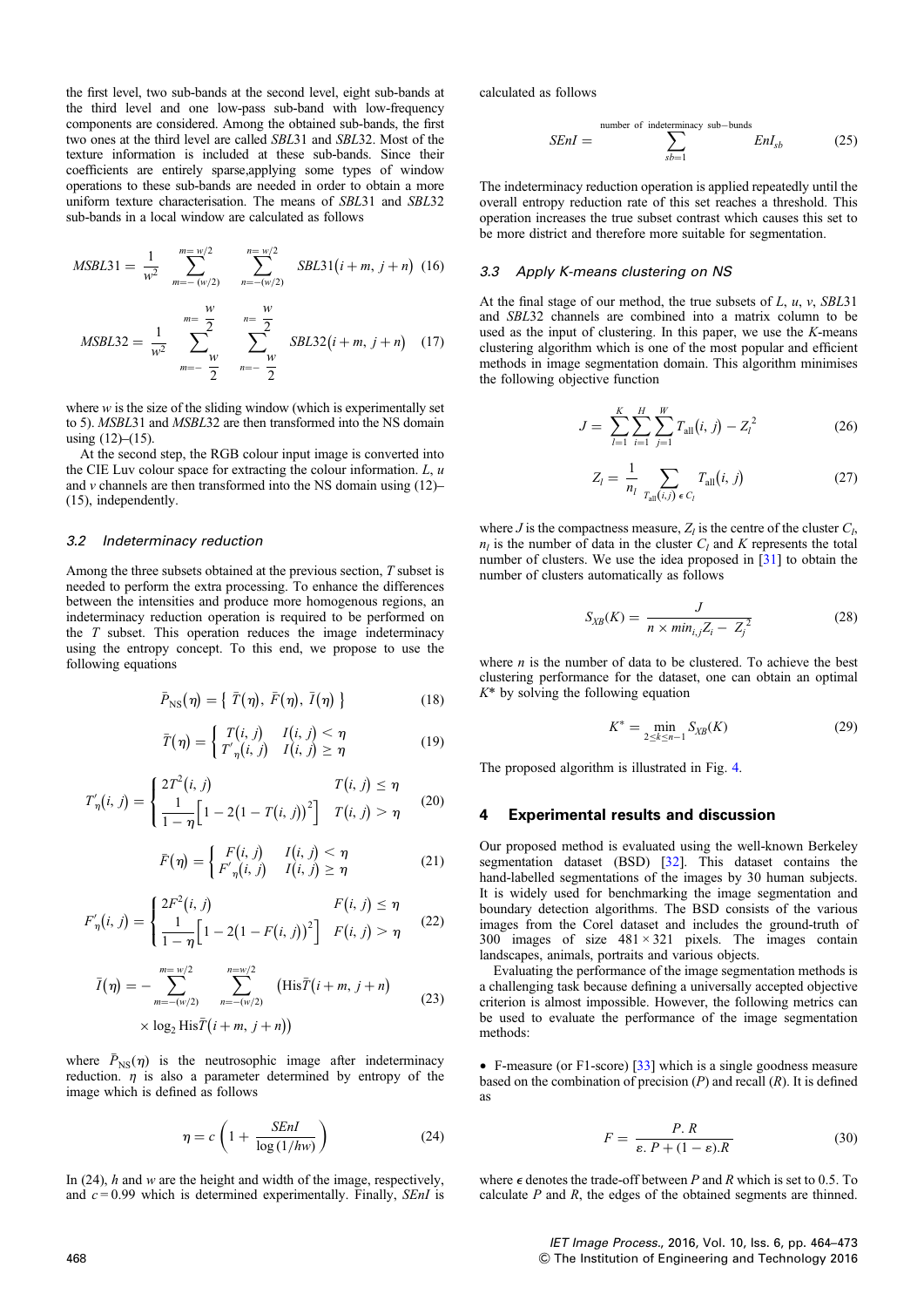

Fig. 4 Flowchart of the proposed method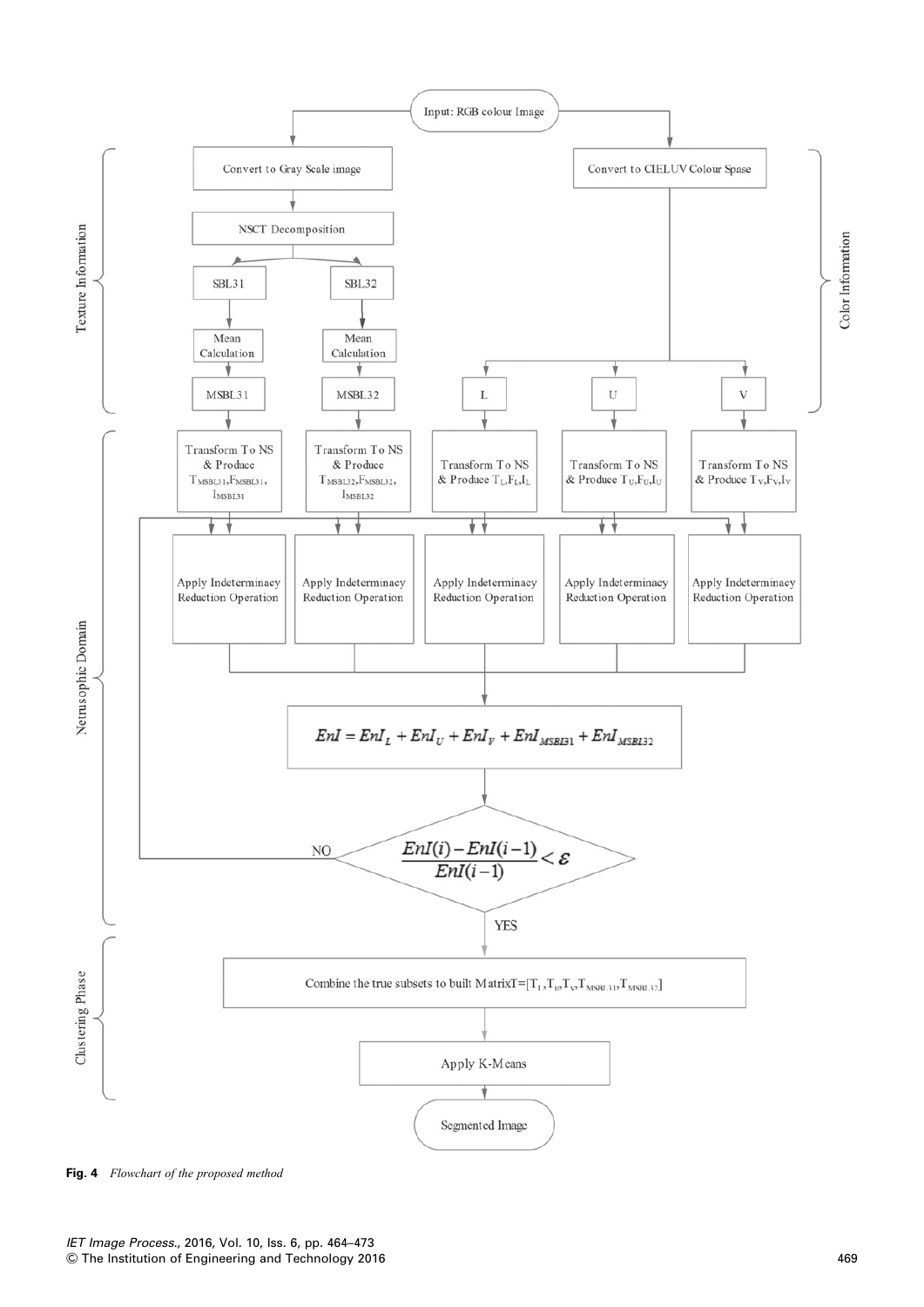These edges are then matched to the ground-truth.  $P$  and  $R$  are then calculated based on these matches as follows

$$
P = \frac{t_{\rm p}}{t_{\rm p} + f_{\rm p}}\tag{31}
$$

$$
R = \frac{t_{\rm p}}{t_{\rm p} + f_{\rm n}}\tag{32}
$$

where  $t_p$  (true positive) and  $f_p$  (false positive) are the numbers of correctly and falsely segmented pixels, respectively.  $f_n$  (False negative) is the number of the missed pixels in the segmentation result.  $\bullet$  Error rate (ER) average normal precision [34, 35] which is defined as the ratio of misclassified image pixels to the total number of image pixels as

$$
ER = \frac{f_p + f_n}{N_t} \times 100\%.
$$
 (33)

In (33),  $N_t$  is the total number of image pixels,  $t_p$  and  $f_p$  are the numbers of correctly and falsely segmented pixels, respectively and  $f_n$  is the number of the missed pixels in the segmentation result.

• Pratt's figure of merit (FOM)  $[36]$  which is one of the most frequently used methods for evaluating the performance of the edge detectors quantitatively. It is computed as

FOM = 
$$
\frac{1}{\max(N_I, N_D)} \sum_{i=1}^{N_D} \frac{1}{1 + \alpha d_i^2}
$$
 (34)

where  $N_I$  and  $N_D$  represent the numbers of detected edge points and the ground-truth edges, respectively. The parameter max  $(N_I, N_D)$ penalises the number of missing edges.  $\alpha$  is also a scaling factor which is set to  $1/9$  for the obtained results. It provides a relative weighting between the smeared and the thin but offset edges.  $d_i$  is the distance between the point declared as an edge point and the nearest ideal edge point.



Human-labelled segmentation results

Fig. 5 Segmentation results of the human-labelled and the other different segmentation methods

Original images; segmentation results obtained by [27]; segmentation results obtained by [28]; segmentation results obtained by [30]; segmentation results obtained by [31]; segmentation results obtained by our proposed method; and human labelled segmentation results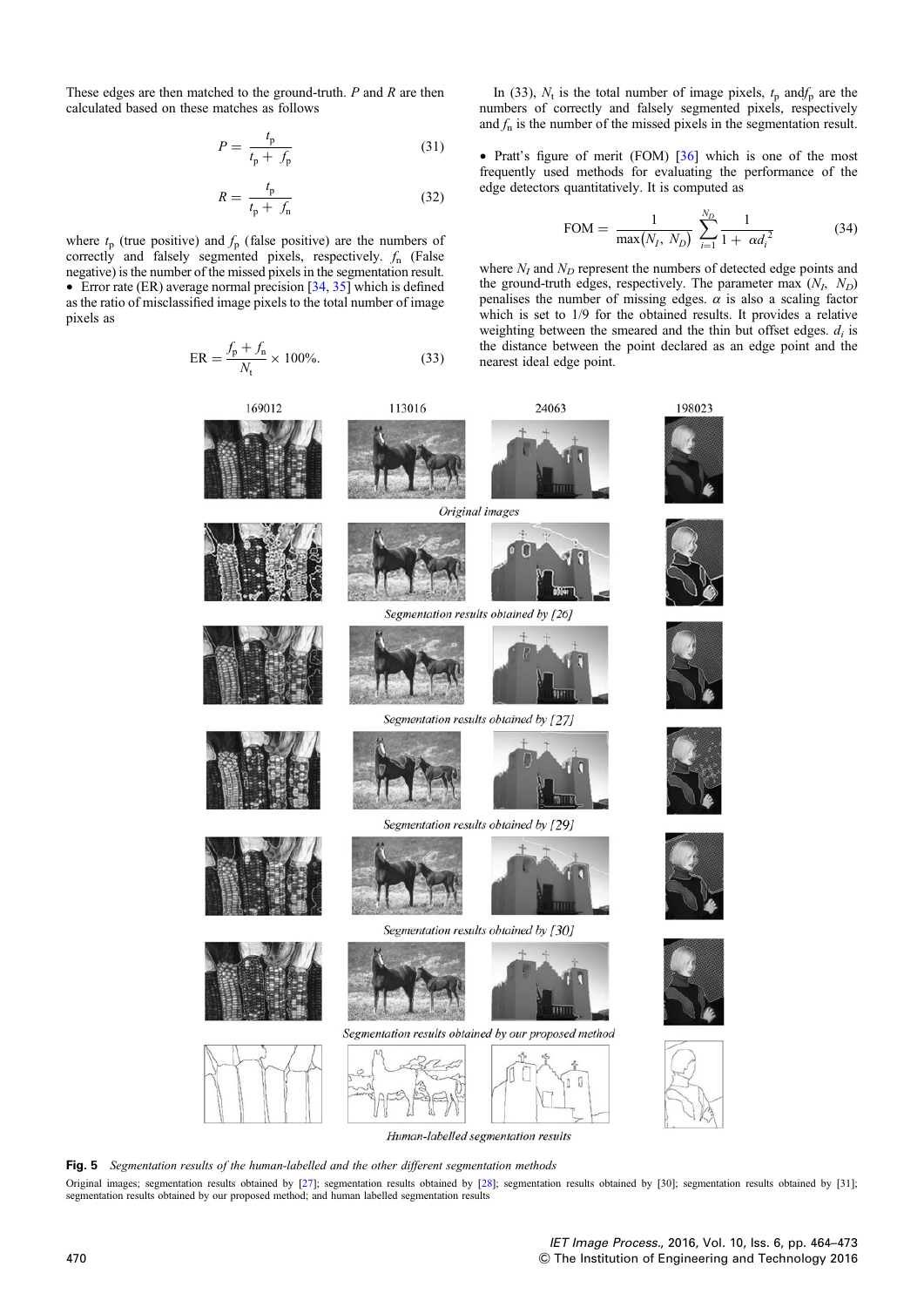To evaluate the performance of our proposed method, we compare it with some other image segmentation methods including the unsupervised multi-scale segmentation [29], the image segmentation by mean-shift filtering in higher-dimensional space [30] and image segmentation using NS and wavelet transformation [27].

The visual comparison of the proposed image segmentation method with those proposed in [26, 27, 29, 30] and the human-labelled segmentations is provided in Figs. 5 and 6. In these figures, the first row presents the original images as well as their ID numbers in dataset. The second, third, fourth and fifth rows present the segmentation results of the methods proposed in [26, 27, 29, 30], respectively. The results of our proposed method are presented at the sixth row, and finally the seventh row presents the human-labelled segmentation results.

To illustrate the performance of the proposed algorithm, two images including '169012' (called 'corn') and '134008' (called 'cheetah') are considered.

It can be seen that the segmentation method proposed in [26, 29] has the worst result for the corn image in which the over-segmentation is obvious. The methods proposed in [27, 30] almost have the similar results. Though [27, 30] give the less accurate segmentation results in comparison with the human-labelled segmentation, they outperform the methods of [26, 29]. The results also reveal that our proposed method considerably improves the segmentation accuracy comparedwith the other methods. Beside the numerical segmentation results, an obvious prove for this claim is depicted in the corn image segmentation. According to Fig. 5, it is obvious that our proposed method is by far the best segmentation algorithm which leads to an exact segmentation of the corn body and the case while none of the three mentioned methods could segment it accurately.

Another image used for the evaluation of segmentation algorithms is 'cheetah'. This image can be divided into the background region and cheetah region as shown in the human-labelled segmentation image in Fig. 6.



Human-labelled segmentation results

Fig. 6 Segmentation results of human-labelled and the other different segmentation methods

Original images; segmentation results obtained by [27]; segmentation results obtained by [28]; segmentation results obtained by [30]; segmentation results obtained by [31]; segmentation results obtained by our proposed method; and human labelled segmentation results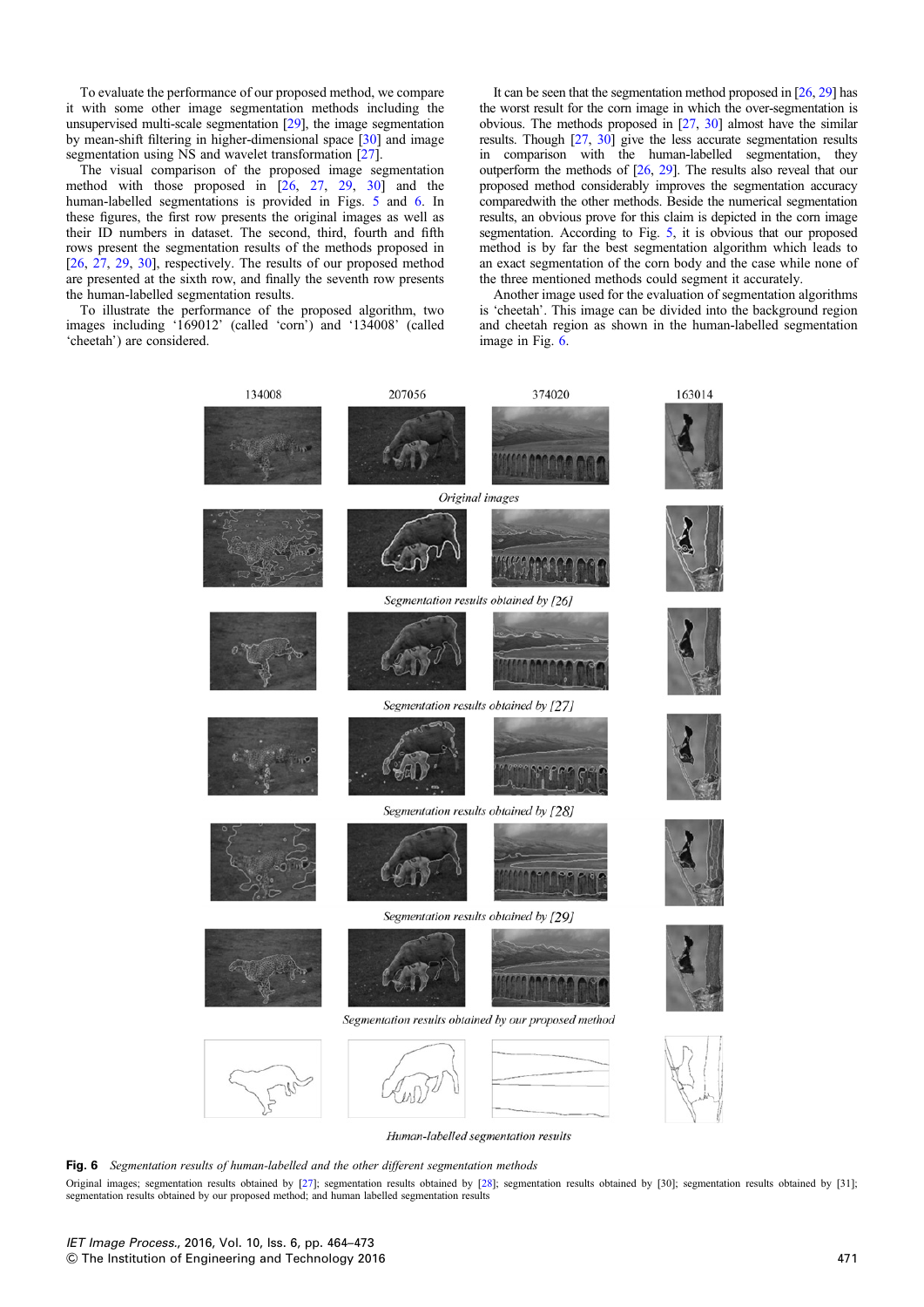Table 1 Quantitative comparison between the proposed and the other segmentation methods

| BSD test image number                                                               |                 | 169012 | 113016 | 24063  | 198023 | 134008   | 207056 | 374020 | 163014 |
|-------------------------------------------------------------------------------------|-----------------|--------|--------|--------|--------|----------|--------|--------|--------|
| The quantitative comparison between the proposed and the other segmentation methods |                 |        |        |        |        |          |        |        |        |
| <b>F-measure</b>                                                                    | scheme [26]     | 0.5246 | 0.8385 | 0.7244 | 0.8261 | 0.5201   | 0.8242 | 0.5388 | 0.8517 |
|                                                                                     | scheme [27]     | 0.6128 | 0.8385 | 0.8196 | 0.9126 | 0.6937   | 0.8974 | 0.7478 | 0.8817 |
|                                                                                     | scheme [29]     | 0.3354 | 0.5433 | 0.8246 | 0.7612 | 0.2176   | 0.7989 | 0.5178 | 0.7890 |
|                                                                                     | scheme [30]     | 0.5818 | 0.7390 | 0.6782 | 0.8987 | 0.4194   | 0.8438 | 0.6390 | 0.8542 |
|                                                                                     | proposed method | 0.6316 | 0.8664 | 0.8112 | 0.8707 | 0.7108   | 0.8514 | 0.8362 | 0.8444 |
| <b>FOM</b>                                                                          | scheme [26]     | 0.3684 | 0.4503 | 0.3405 | 0.3139 | 0.2320   | 0.3677 | 0.2816 | 0.4124 |
|                                                                                     | scheme [27]     | 0.4134 | 0.4572 | 0.4976 | 0.5974 | 0.3921   | 0.5514 | 0.4453 | 0.6398 |
|                                                                                     | scheme [29]     | 0.3339 | 0.3767 | 0.5896 | 0.5619 | 0.1738   | 0.4494 | 0.3720 | 0.5776 |
|                                                                                     | scheme [30]     | 0.3774 | 0.3341 | 0.2003 | 0.5714 | 0.1811   | 0.4809 | 0.3334 | 0.4243 |
|                                                                                     | proposed method | 0.5225 | 0.6341 | 0.5956 | 0.7800 | 0.6315   | 0.7779 | 0.5367 | 0.7959 |
| <b>ER</b>                                                                           | scheme [26]     | 42.11% | 18.98% | 14.67% | 16.31% | 75.04%   | 24.82% | 17.09% | 12.63% |
|                                                                                     | scheme [27]     | 38.46% | 19.23% | 16.33% | 12.51% | 18.67%   | 22.50% | 13.76% | 10.21% |
|                                                                                     | scheme [29]     | 53.69% | 31.92% | 15.33% | 20.16% | 63.12%   | 57.48% | 37.62% | 29.19% |
|                                                                                     | scheme [30]     | 34.61% | 25.38% | 20.66% | 17.47% | 72.15%   | 40.14% | 23.75% | 15.32% |
|                                                                                     | proposed method | 26.92% | 16.53% | 12.12% | 13.12% | $9.37\%$ | 26.27% | 8.46%  | 7.19%  |

The significance of the bold values in Table 1 is that they are the maximum values among other ones for a measure in each column. This shows which method has the maximum value in each image.

As for the corn image, the method proposed in [29] gives the worst segmentation result in which almost the whole image is labelled as background region. Furthermore, in the result obtained by Karabatak et al. [26] and Ozden and Polat [30], the cheetah region is not found and some parts of the background region are labelled as the cheetah region. The background region is obtained clearly by Sengur and Guo [27] but some parts of the cheetah region such as its head are wrongly segmented. It is obvious that our proposed method produces the better segmentation results compared with the other methods though the whole cheetah region is not correctly segmented.

The quantitative evaluation using F-measure, ER and FOM metrics is reported in Table 1 for five different image segmentation methods. Though for our proposed method, the F-measure metric is not at the best level for images 24063, 198023, 207056 and 163014, the FOM metric is the largest for all images. Furthermore, the proposed method has the lower ER in comparison with the other methods except for image 207056. These results show that our proposed method significantly outperforms the other methods for the majority of test images.

## 5 Conclusion

In this paper, a novel colour–texture image segmentation algorithm is introduced which uses the NS and NSCT. The NS domain operations are improved and an effective indeterminacy reduction operation is proposed. The colour channels and the NSCT domain features of the input colour–texture image are transformed into the NS domain independently. The colour channels are extracted from the CIE Luv colour space model. A three-level NSCT decomposition is applied to the grey-scale image and a local mean window operation is applied to the NSCT coefficients.

Finally, all true subsets in the NS domain are combined for K-means clustering algorithm. The algorithm is applied to the BSD and the outcomes are evaluated using three metrics: namely, F-measure, ER and FOM. The proposed method is compared with the four state-of-the-art image segmentation algorithms. The experimental results show that the proposed method has the superior performance. Since it is not sensitive to noise, the proposed image segmentation scheme could also be adapted and used in the medical image segmentation applications. For example, by a simple extension of our proposed method, the abnormal regions and their boundaries could efficiently be segmented from the background in the medical images. Unfortunately, the segmentation results are so sensitive to the algorithm parameters. In this paper, the parameters are tuned experimentally. However, these parameters could optimally be tuned using an optimisation algorithm such as PSO. In PSO, the cost function could be defined as the segmentation accuracy. The goal is to maximise the cost

function where the variables are the algorithm parameters. Finally, as an extension to our algorithm, other clustering methods such as graph-based clustering could be used instead of a simple K-means. In the graph-based clustering, the spatial aspect of the pixels is considered. So, the segmentation errors could be decreased consequently.

#### 6 References

- 1 Cheng, H.D., Jiang, X.H., Sun, Y., et al.: 'Color image segmentation: advances and prospects', Pattern Recognit., 2001, 34, (12), pp. 2259–2281
- 2 Mallat, S.G.: 'A theory for multiresolution signal decomposition: the wavelet representation', IEEE Trans. Pattern Anal. Mach. Intell., 1989, 11, (7),
- pp. 674–693 3 Meyer, Y.: 'Wavelets-algorithms and applications'. Wavelets-Algorithms and applications Society for Industrial and Applied Mathematics Translation., 1993, p. 142
- Wan, T., Canagarajah, N., Achim, A.: 'Segmentation of noisy colour images using Cauchy distribution in the complex wavelet domain', IET Image Process.., 2011, 5, (2), pp. 159–170
- 5 Liapis, S., Sifakis, E., Tziritas, G.: 'Colour and texture segmentation using wavelet frame analysis, deterministic relaxation, and fast marching algorithms', J. Vis. Commun. Image Represent., 2004, 15, (1), pp. 1–26
- Kim, J.B., Kim, H.J.: 'Multiresolution-based watersheds for efficient image segmentation', Pattern Recognit. Lett., 2003, 24, (1), pp. 473-488
- Jung, C.R.: 'Combining wavelets and watersheds for robust multiscale image segmentation', *Image Vis. Comput.*, 2007, 25, (1), pp. 24–33<br>8 Celik, T., Tjahjadi, T.: 'Unsupervised colour image segmentation using dual-tree
- complex wavelet transform', Comput. Vis. Image Underst., 2010, 114, (7),
- pp. 813–826<br>9 Zheng, C., Qin, Q., Liu, G., et al.: 'Image segmentation based on multiresolution Markov random field with fuzzy constraint in wavelet domain', IET Image Process.., 2012, 6, (3), pp. 213–221<br>10 Li, Y.: 'Wavelet-based fuzzy multiphase image segmentation method', Pattern
- Recognit. Lett., 2015, 53, pp. 1–8
- 11 Candes, E.J.: 'Ridgelets: theory and applications'. Doctoral dissertation, Stanford University, 1998
- 12 Candes, E.J.: 'Monoscale ridgelets for the representation of images with edges'. Technical Report, Department of Statistics, Stanford University, Stanford, CA, 1999
- 13 Starck, J.L., Candes, E.J., Donoho, D.L.: 'The curvelet transform for image
- denoising', IEEE Trans. Image Process., 2002, 11, (6), pp. 670–684<br>14 Do, M.N., Vetterli, M.: 'The contourlet transform: an efficient directional multiresolution image representation', IEEE Trans. Image Process., 2005, 14, (12), pp. 2091–2106
- 15 An, N.Y., Pun, C.M.: 'Color image segmentation using adaptive color quantization and multiresolution texture characterization', Signal Image Video Process., 2014, 8, (5), pp. 943–954
- 16 Da Cunha, A.L., Zhou, J., Do, M.N.: 'The nonsubsampled contourlet transform: theory, design, and applications', IEEE Trans. Image Process., 2006, 15, (10), pp. 3089–3101
- 17 Xin, F., Jiao, L., Wan, H.: 'Unsupervised image segmentation based on nonsubsampled contourlet hidden Markov trees model'. Second Asian-Pacific Conf. on Synthetic Aperture Radar, Xian, China, 2009, pp. 485–488
- 18 Wang, L., Zhao, Z.: 'Image segmentation based on NSCT and BF-PSO algorithm'. in Sun, C., Fang, F., Zhou, Z.H., Yang, W., Liu, Z.Y. (Eds.): 'Intelligence science
- and big data engineering' (Springer, Berlin, Heidelberg, 2013), pp. 303-311<br>19 Zhang, X., Song, J., Yi, Z., et al.: 'Image segmentation based on NSCT and watershed'. ICIEA: Fourth IEEE Conf. Industrial Electronics and Applications, Xian, China, May 2009, pp. 3054–3057